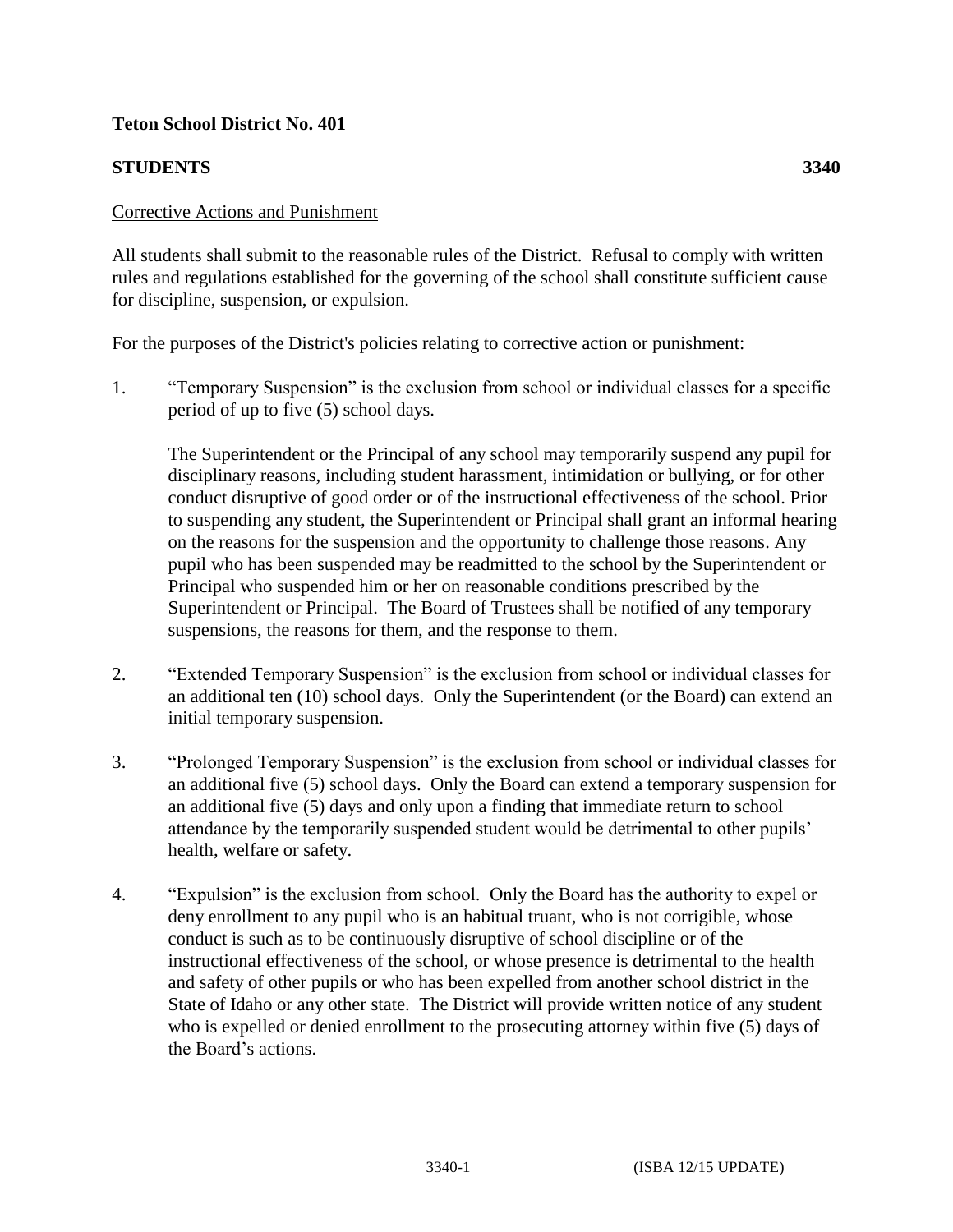No pupil shall be expelled nor denied enrollment without the Board of Trustees having first given written notice to the parent or guardian of the pupil stating the grounds for the proposed expulsion or denial of enrollment and the time and place where such parent or guardian may appear to contest the action of the Board. The notice shall also state the rights of the pupil to be represented by counsel, to produce witnesses and submit evidence on his own behalf, and to cross-examine any adult witnesses who may appear against him. Within a reasonable period of time following such notification, the Board of Trustees shall grant the pupil and his or her parents or guardian a full and fair hearing on the proposed expulsion or denial of enrollment. However, the Board shall allow a reasonable period of time between notification and the hearing to allow the pupil and his or her parents or guardian to prepare their response to the charge.

5. "Discipline" constitutes all other forms of corrective action or punishment, including brief exclusions from a class for not more than the remainder of the class period and exclusion from any other type of activity conducted by or for the District. Discipline shall not adversely affect specific academic grade, subject, or graduation requirements, as long as all required work is performed.

Except in extreme cases, students will not be expelled unless other forms of corrective action or punishment have failed, or unless there is good reason to believe that other forms of corrective action or punishment would fail if employed. Suspensions or expulsions shall be used only for instances of serious student misconduct.

Students with disabilities may also be suspended under these same rules if the suspension will not constitute a change in placement. If a student with a disabling condition accrues ten (10) or more days suspension per incident, the Child Study Team who has knowledge of the student's disabling condition will determine if there is causal relationship between the disabling condition and the student's misconduct. If such a relationship exists, the student's educational placement may not be changed without parental approval or a court order, pending a due process hearing under IDEA.

Likewise, before a recommendation on the expulsion of a disabled student is submitted to the Board, the Child Study Team must meet to determine if there is a causal relationship between the disabling condition and the student's misconduct. The Board shall consult legal counsel before expelling any disabled student.

When a disabled student is acting in such a way that he/she poses a danger to himself/herself or to another student or property, or substantially disrupts his/her educational program or that of other students, an emergency suspension may take place. Emergency suspensions may not last longer than ten (10) school days. The principal shall convene the Team for reviewing the student's record before the student is readmitted to school and no later than the tenth  $(10<sup>th</sup>)$  day of suspension.